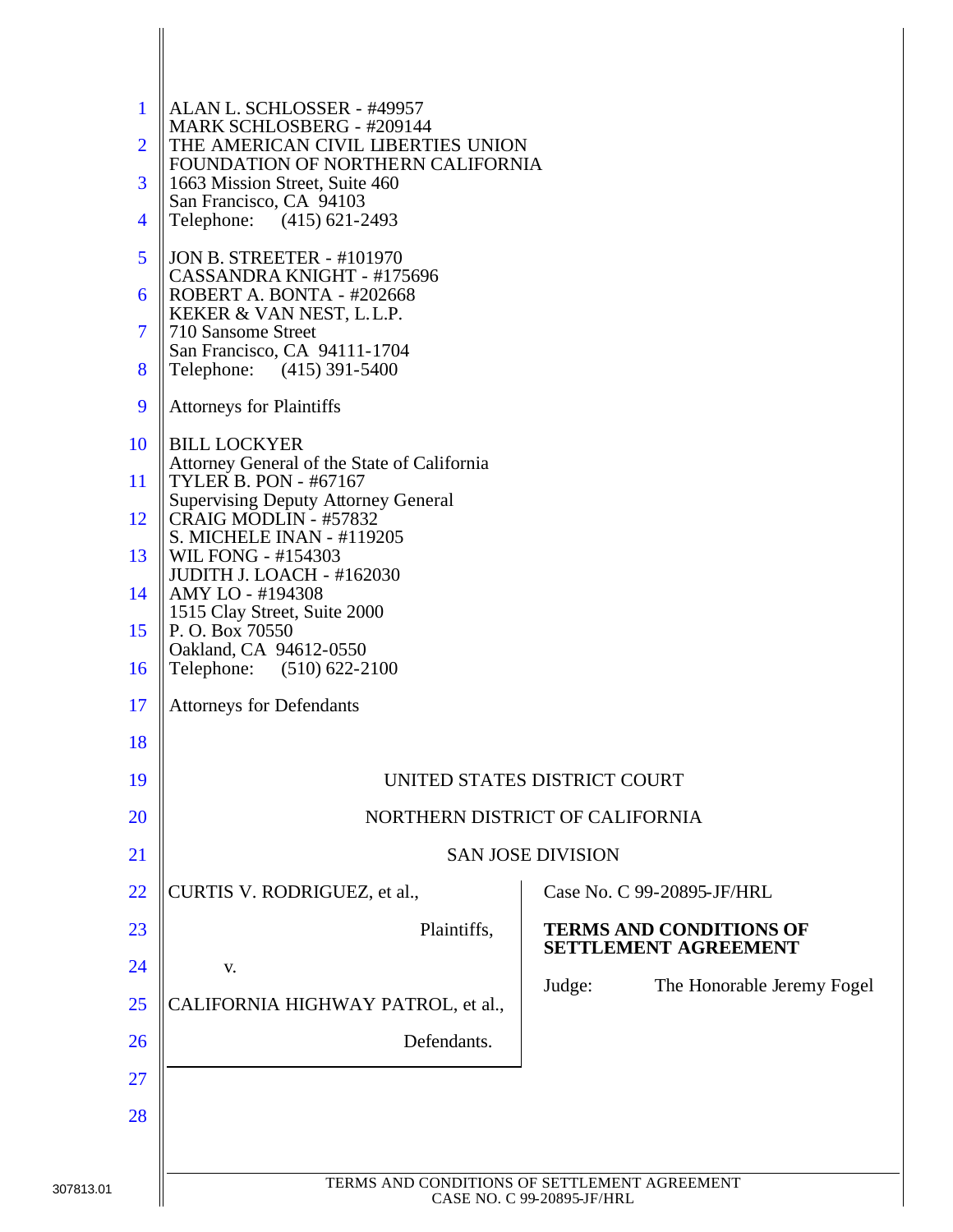| $\mathbf{1}$   | This Settlement Agreement ("Agreement") is made and entered into by and between                     |
|----------------|-----------------------------------------------------------------------------------------------------|
| $\overline{2}$ | Curtis Rodriguez, Jose Lopez, MacArthur Washington and the Plaintiff Class (as defined below)       |
| 3              | (hereinafter "Plaintiffs") and the California Highway Patrol ("CHP") and the Commissioner of        |
| $\overline{4}$ | the CHP in his official capacity (hereinafter "Defendants").                                        |
| 5              | WHEREAS, on June 3, 1999, Curtis V. Rodriguez, Jose F. Lopez and MacArthur                          |
| 6              | Washington filed a class action complaint alleging that the CHP engaged in a continuing pattern     |
| $\overline{7}$ | and practice of race-based stops, detentions and searches of African-American and Latino            |
| 8              | motorists due, in large part, to discriminatory drug interdiction policies and practices;           |
| 9              | WHEREAS, Plaintiffs' claims were brought pursuant to the Fourth and Fourteenth                      |
| <b>10</b>      | Amendments to the United States Constitution; Title VI of the Civil Rights Act of 1964 and its      |
| 11             | implementing regulations; 42 U.S.C. §§ 1981, 1983, 1985 and 1986; Article I, Sections 7(a) and      |
| 12             | 13 of the California Constitution; California Civil Code § 52.1; California Government Code         |
| 13             | §§ 11135 and 11139; and California common law;                                                      |
| 14             | WHEREAS, on May 10, 2001, the Honorable Jeremy Fogel, Judge of the United States                    |
| 15             | District Court for the Northern District of California, granted class certification to a class      |
| 16             | consisting of all Latinos and African Americans who, are presently, and in the future will be       |
| 17             | stopped while driving by the California Highway Patrol and then detained, interrogated, or          |
| 18             | subjected to a search (either of person or vehicle) on any public thoroughfare within the           |
| 19             | jurisdiction of CHP's Central and Coastal Divisions;                                                |
| 20             | WHEREAS, Defendants deny all allegations against them; and                                          |
| 21             | WHEREAS the parties have given careful consideration to all of the legal and factual                |
| <u>22</u>      | issues raised by plaintiffs' complaint and, without any admission of liability or fault, enter into |
| 23             | this Settlement Agreement with the intent to fully, finally and fairly resolve all of plaintiffs'   |
| 24             | claims and have agreed to settle all matters that were or could have been asserted by plaintiffs in |
| 25             | the above lawsuit.                                                                                  |
| 26             | NOW, THEREFORE, in consideration of the terms and conditions set forth below, the                   |
| 27             | parties hereto agree as follows:                                                                    |
| 28             |                                                                                                     |
|                |                                                                                                     |

 $\overline{\phantom{a}}$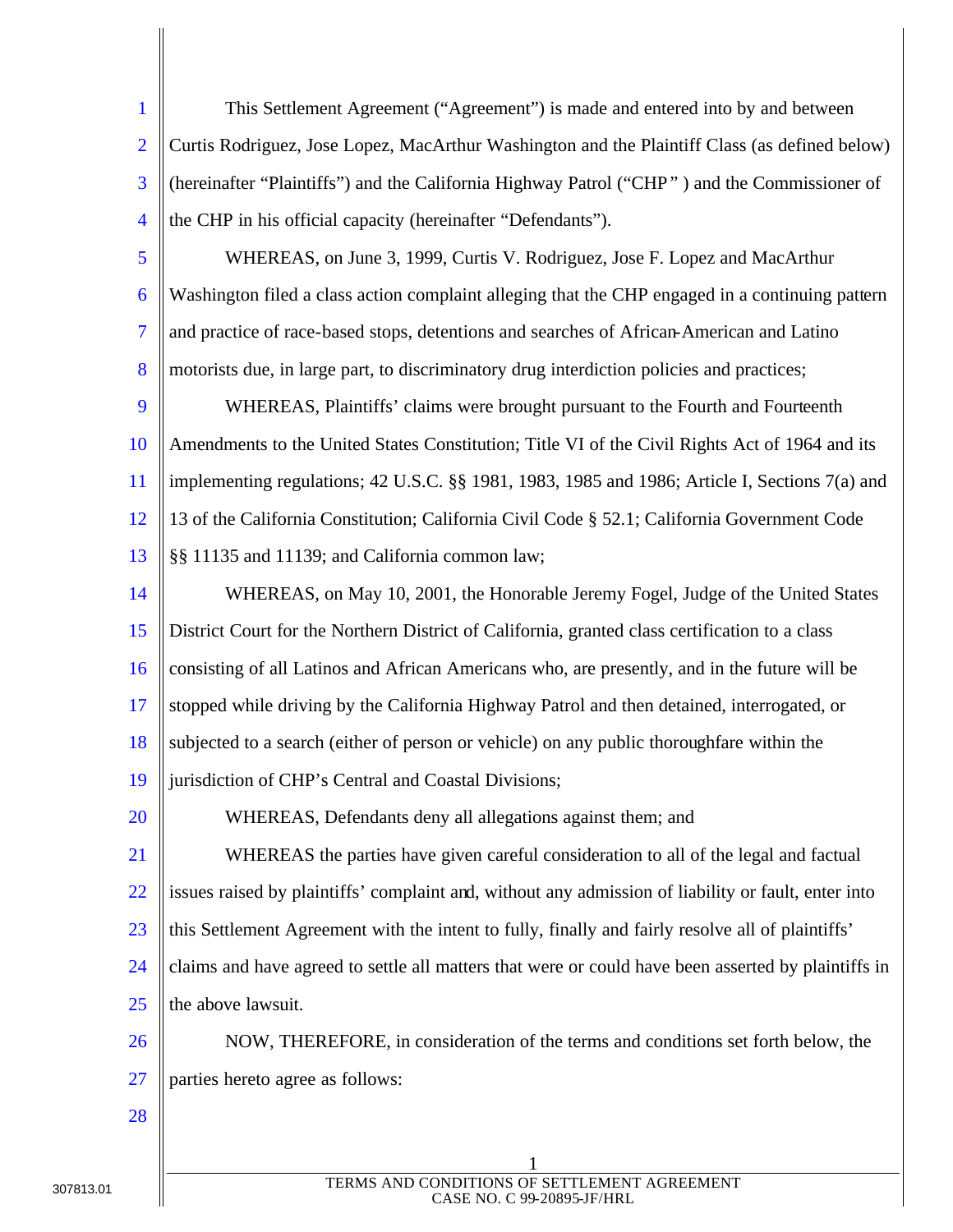1

# **I. TERMS AND CONDITIONS OF AGREEMENT**

| $\overline{2}$ | A.                                                                                         | <b>Stipulated Order of Dismissal</b>                                                                |  |  |
|----------------|--------------------------------------------------------------------------------------------|-----------------------------------------------------------------------------------------------------|--|--|
| 3              | By this Agreement, the parties intend to terminate this litigation. The proceeding will be |                                                                                                     |  |  |
| $\overline{4}$ |                                                                                            | dismissed with prejudice by stipulated order ("Stipulated Order of Dismissal") pursuant to          |  |  |
| 5              |                                                                                            | Federal Rule of Civil Procedure ("F.R.C.P.") 41(a)(2), subject to any and all required class        |  |  |
| 6              |                                                                                            | action settlement approval procedures under F.R.C.P. 23(e).                                         |  |  |
| $\overline{7}$ | В.                                                                                         | <b>No Admission of Wrongdoing</b>                                                                   |  |  |
| 8              |                                                                                            | By entering into this Agreement, the CHP and the Commissioner do not admit to any                   |  |  |
| 9              |                                                                                            | violations of, or failure to comply with, any Federal or State constitutional provisions, statutes, |  |  |
| 10             |                                                                                            | regulations or other laws. The parties acknowledge that this Agreement represents the               |  |  |
| 11             |                                                                                            | compromise of disputed claims, and the matters set forth in the document are not to be construed    |  |  |
| <sup>12</sup>  |                                                                                            | in any respect as an admission of liability.                                                        |  |  |
| 13             | $\mathbf{C}$                                                                               | <b>Binding and Enforceable Agreement</b>                                                            |  |  |
| 14             | 1.                                                                                         | Plaintiffs acknowledge that all legal and factual issues raised in the Complaint                    |  |  |
| 15             |                                                                                            | have been thoroughly and carefully considered and that this Agreement is fully                      |  |  |
| 16             |                                                                                            | dispositive of all issues in this lawsuit.                                                          |  |  |
| <b>17</b>      |                                                                                            |                                                                                                     |  |  |
| 18             | 2.                                                                                         | The parties acknowledge that this Agreement is fully binding on them and each of                    |  |  |
| 19             |                                                                                            | their successors.                                                                                   |  |  |
| 20             |                                                                                            |                                                                                                     |  |  |
| 21             | 3.                                                                                         | The provisions of this Agreement, inclusive of the terms and conditions contained                   |  |  |
| <u>22</u>      |                                                                                            | in Section II of the Agreement, are a fair and equitable resolution of all                          |  |  |
| 23             |                                                                                            | declaratory relief, injunctive and damages claims stated in the Complaint, as well                  |  |  |
| 24             |                                                                                            | as all claims for attorneys' fees and costs.                                                        |  |  |
| <u>25</u>      |                                                                                            |                                                                                                     |  |  |
| 26             | 4.                                                                                         | None of the provisions of this Agreement shall be construed in such a manner as                     |  |  |
| <u>27</u>      |                                                                                            | to require the CHP, its Commissioner, officers or employees to engage in any                        |  |  |
| 28             |                                                                                            | conduct that violates the United States or California Constitutions or any federal                  |  |  |
|                |                                                                                            |                                                                                                     |  |  |
|                |                                                                                            | TERMS AND CONDITIONS OF SETTLEMENT AGREEMENT<br>CASE NO. C 99-20895-JF/HRL                          |  |  |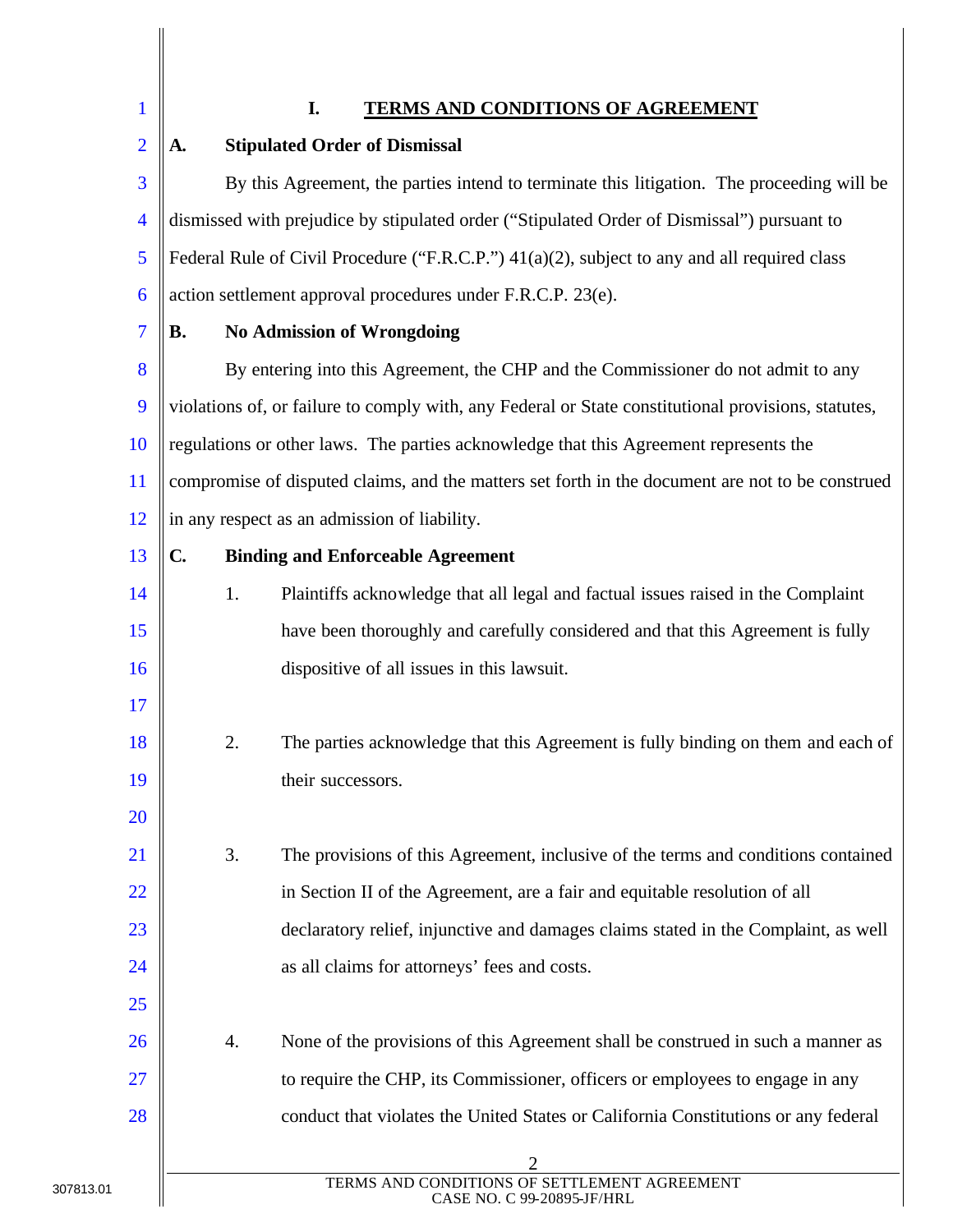| $\mathbf{1}$             | or state law or regulation. Any provision of this Agreement that violates the                        |
|--------------------------|------------------------------------------------------------------------------------------------------|
| $\overline{2}$           | United States or California Constitutions or any federal or state law or regulation                  |
| 3                        | shall be null and void and shall have no effect.                                                     |
| $\overline{4}$           |                                                                                                      |
| 5                        | <b>Effective Date</b><br>D.                                                                          |
| 6                        | The effective date of this Agreement shall be the date on which the Court directs                    |
| $\overline{\mathcal{I}}$ | dismissal of the Complaint (hereinafter "Effective Date") pursuant to the Stipulated Order of        |
| 8                        | Dismissal.                                                                                           |
| 9                        |                                                                                                      |
| 10                       | <b>Reliance on Counsel</b><br>E.                                                                     |
| 11                       | The parties to this Agreement acknowledge that they have been competently represented                |
| 12                       | by counsel of their own choosing in the negotiations for and preparation of this Agreement, that     |
| 13                       | they have read the Agreement or had it read to them by their counsel, that they are fully aware of   |
| 14                       | its contents and of its legal effect, and that each party enters into this Agreement freely, without |
| 15                       | coercion, based on the party's own judgment and not in reliance upon any representations or          |
| 16                       | promises made by any other party not contained herein. The parties further acknowledge that          |
| 17                       | they have had adequate opportunity to make whatever investigation or inquiry they may deem           |
| 18                       | necessary or desirable in connection with the subject matter of this Agreement prior to its          |
| 19                       | execution. Each party expressly waives any and all claims, charges, complaints, actions and          |
| 20                       | causes of action against any other party arising out of or in any way associated with the            |
| 21                       | negotiation, preparation or execution of this Agreement.                                             |
| 22                       |                                                                                                      |
| 23                       | <b>Entire Agreement</b><br>F.                                                                        |
| 24                       | This Agreement constitutes the full and complete expression of the Agreement between                 |
| 25                       | the parties. All prior negotiations, agreements or understandings are merged into this written       |
| 26                       | Agreement. There are no collateral written or oral agreements between the parties which are not      |
| 27                       | contained herein. The parties acknowledge and agree that they are not relying on any statements,     |
| 28                       | representations or promises made by any other party except as specifically set forth herein. This    |
|                          | 3                                                                                                    |

 $\parallel$ 

Π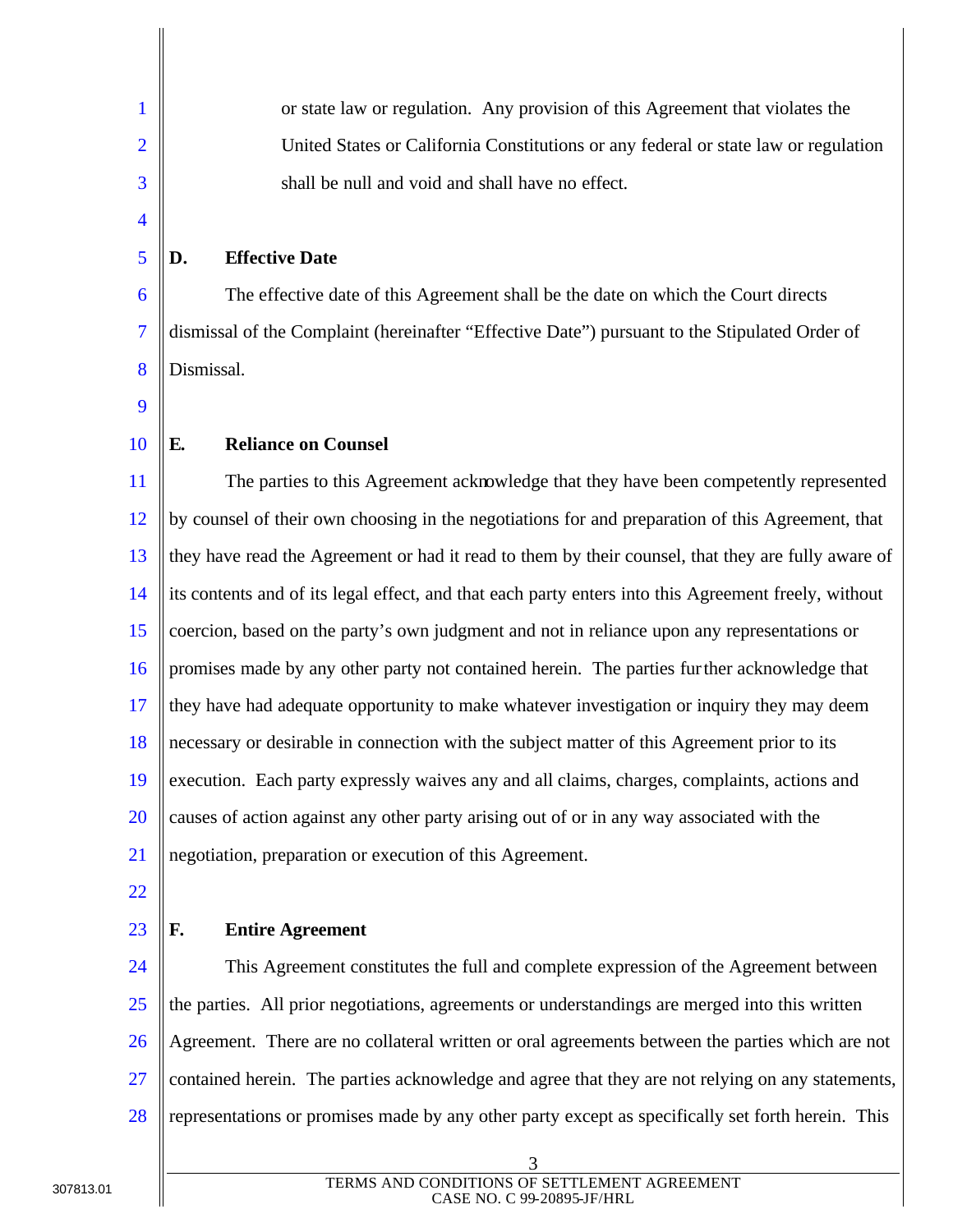1 2 3 4 5 6 7 8 Agreement cannot be modified or amended except in writing signed by the parties. **G. Length of Agreement** This Agreement, and each of the terms and conditions set forth herein, shall terminate three (3) years after the effective date of this Agreement unless otherwise specifically stated herein. **H. Future Lawsuits**

9 10 11 12 13 14 15 16 By entering into this Agreement, plaintiffs and their attorneys of record acknowledge that the terms of this Agreement affect statewide policies and practices of the CHP. Plaintiffs Curtis Rodriguez, Jose Lopez and MacArthur Washington agree that as long as the CHP complies with the terms of this Agreement, they shall not bring suit against the CHP or its Commissioner in any court that seeks to challenge the statewide policies and practices complained of in the Complaint and/or are covered by this Agreement. Further, the dismissal with prejudice of the Complaint in this action shall have res judicata effect on all plaintiffs as required by applicable law.

17

## 18

19

20

21

22

23

24

25

26

27

### **II. CHP POLICY, PRACTICES AND PROCEDURES**

1. The CHP agrees that CHP officers may not engage in racial profiling or racial discrimination of any kind.

**A. Prohibition of Racial Profiling and Racial Discrimination**

2. The CHP affirms its existing policy prohibiting racial profiling as follows: "CHP officers shall not engage in racial profiling or racial discrimination of any kind. Racial profiling and racial discrimination of any kind are prohibited by the department and will not be tolerated."

28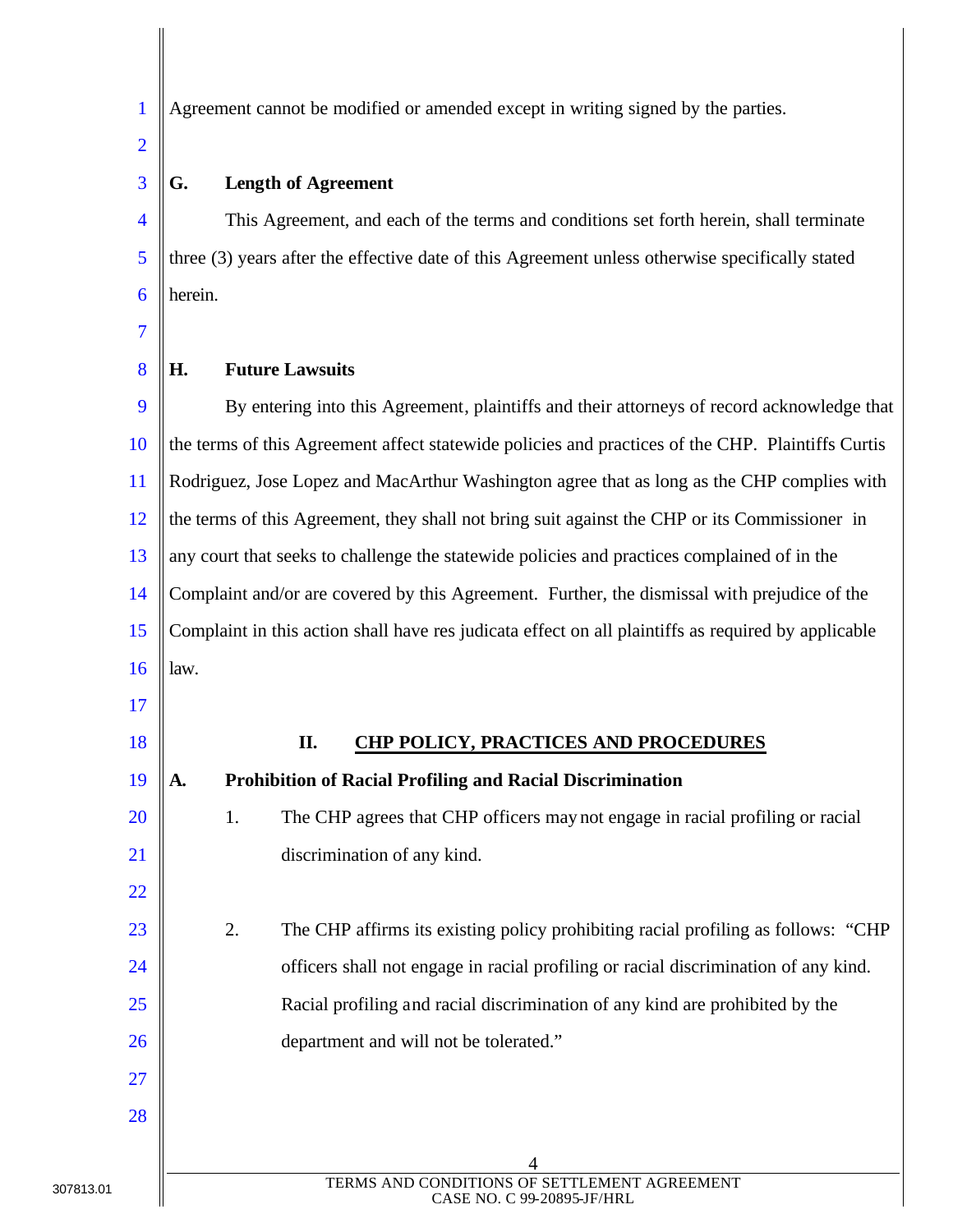| 1              | <b>B.</b> |    | <b>CHP Policy Regarding Traffic Enforcement Stops</b>                                                                                      |
|----------------|-----------|----|--------------------------------------------------------------------------------------------------------------------------------------------|
| $\overline{2}$ |           | 1. | The CHP agrees that its primary purpose is traffic safety, and that CHP officers                                                           |
| 3              |           |    | should enforce the Vehicle Code with the primary goal of ensuring and                                                                      |
| 4              |           |    | maximizing the safety of the thousands of motorists who use California roads and                                                           |
| 5              |           |    | highways every day. CHP officers should always be alert to the possibility of                                                              |
| 6              |           |    | criminal activity in the course of a traffic stop, or any encounter with the general                                                       |
| 7              |           |    | public.                                                                                                                                    |
| 8              |           |    |                                                                                                                                            |
| 9              |           | 2. | The CHP further agrees that traffic enforcement stops based on a Vehicle Code                                                              |
| <b>10</b>      |           |    | violation should be made only if an officer has probable cause to believe that a                                                           |
| 11             |           |    | Vehicle Code violation has been committed. Traffic enforcement stops where the                                                             |
| <sup>12</sup>  |           |    | primary reason for the stop is drug interdiction shall only be made if an officer                                                          |
| 13             |           |    | has probable cause or reasonable suspicion to believe a motorist, or an occupant                                                           |
| 14             |           |    | of a vehicle, is involved in illegal drug-related activity.                                                                                |
| 15             |           |    |                                                                                                                                            |
| <b>16</b>      |           | 3. | Accordingly, the CHP shall restate its existing policy regarding traffic stops as                                                          |
| 17             |           |    | follows:                                                                                                                                   |
| 18             |           |    | It is the policy of the California Highway Patrol that CHP officers                                                                        |
| 19             |           |    | shall not conduct traffic enforcement stops for the primary purpose<br>of drug interdiction in the absence of probable cause or reasonable |
| <b>20</b>      |           |    | suspicion to believe the motorist or an occupant of the vehicle is<br>involved in illegal drug-related activity.                           |
| 21             |           |    | The primary purpose of the CHP is traffic safety and CHP officers                                                                          |
| 22             |           |    | should enforce the Vehicle Code with the goal of ensuring and<br>maximizing the safety of the thousands of motorists on the                |
| 23             |           |    | California roads and highways everyday. Officers shall not stop<br>individuals for the primary purpose of drug interdiction unless they    |
| 24             |           |    | have probable cause or reasonable suspicion of drug-related<br>activity. The officer must have specific and articulable facts to           |
| 25             |           |    | support his/her determination; a mere suspicion or "hunch" is not<br>sufficient.                                                           |
| 26             |           |    | After a stop has been made, an officer shall not extend the stop                                                                           |
| 27             |           |    | beyond the time necessary to address the traffic violation unless an<br>officer has reasonable suspicion or probable cause of criminal     |
| 28             |           |    | activity.                                                                                                                                  |
|                |           |    | 5                                                                                                                                          |
|                |           |    | TERMS AND CONDITIONS OF SETTLEMENT AGREEMENT<br>CASE NO. C 99-20895-JF/HRL                                                                 |

 $\overline{\mathsf{I}}$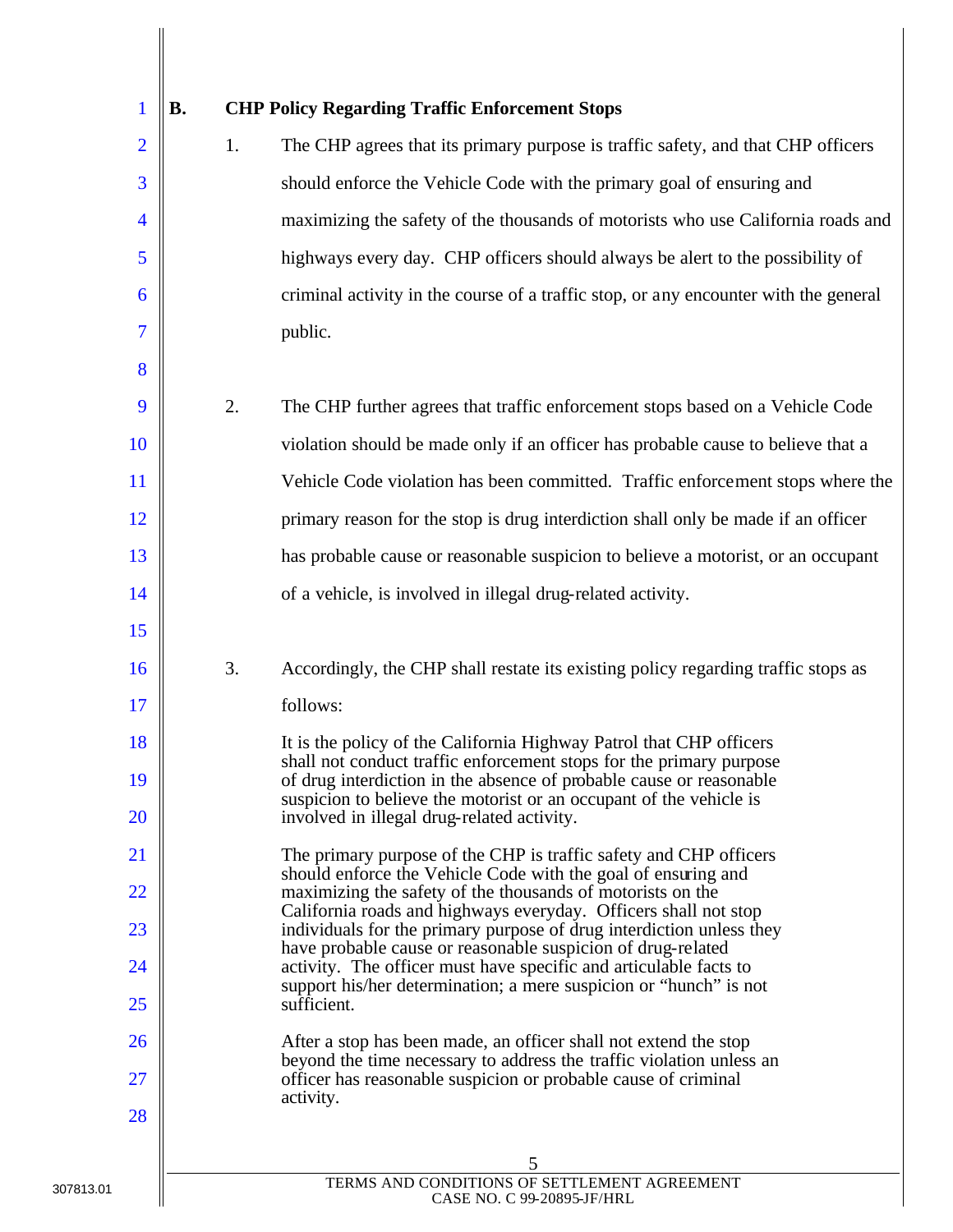|                | $\mathbf{C}$ |    | <b>Extension of Consent Search Moratorium</b>                                                                                                   |
|----------------|--------------|----|-------------------------------------------------------------------------------------------------------------------------------------------------|
| $\overline{2}$ |              | 1. | On April 19, 2001, the CHP issued a six-month moratorium on consent searches,                                                                   |
| 3              |              |    | pending further review, study and evaluation. The moratorium on consent                                                                         |
| $\overline{4}$ |              |    | searches has subsequently been extended through July 31, 2003. The CHP agrees                                                                   |
| 5              |              |    | to continue its existing moratorium on consent searches for three years from the                                                                |
| 6              |              |    | Effective Date of this Agreement.                                                                                                               |
| 7              |              |    |                                                                                                                                                 |
| 8              |              | 2. | The CHP shall continue to require its officers to complete a form documenting                                                                   |
| 9              |              |    | each and every search of a motorist or vehicle to investigate the possibility of                                                                |
| <b>10</b>      |              |    | criminal activity. The form documenting searches by CHP officers shall, at a                                                                    |
| <sup>11</sup>  |              |    | minimum, include the following information:                                                                                                     |
| <sup>12</sup>  |              |    |                                                                                                                                                 |
| 13             |              |    | the date and location of the stop;<br>a.                                                                                                        |
| 14             |              |    | the name and identification number of the officer who conducted the<br>$\mathbf b$ .<br>search;                                                 |
| 15             |              |    | the names and identification numbers of any officers who assisted with the<br>$\mathbf{C}$ .                                                    |
| <b>16</b>      |              |    | stop or search;                                                                                                                                 |
| 17             |              |    | d.<br>the identity of the driver, including the driver's name, age, race/ethnicity<br>and gender;                                               |
| 18<br>19       |              |    | the license plate number of the vehicle and driver license number of the<br>e.<br>driver, if available;                                         |
| <b>20</b>      |              |    | f.<br>a specific statement of the factors that constituted the probable cause or<br>articulable reasonable suspicion that justified the search; |
| <b>21</b>      |              |    | a description of the contraband seized, if any.<br>g.                                                                                           |
| 22             |              |    |                                                                                                                                                 |
| 23             |              | 3. | A search is defined as the physical intrusion into one's person or property to seek                                                             |
| 24             |              |    | potential evidence, weapons or contraband that may be concealed. Merely                                                                         |
| 25             |              |    | looking at that which is open to view is not a search.                                                                                          |
| 26             |              |    |                                                                                                                                                 |
| <b>27</b>      |              |    |                                                                                                                                                 |
| 28             |              |    |                                                                                                                                                 |
|                |              |    | 6                                                                                                                                               |
|                |              |    | TERMS AND CONDITIONS OF SETTLEMENT AGREEMENT<br>CASE NO. C 99-20895-JF/HRL                                                                      |

 $\mathbf{I}$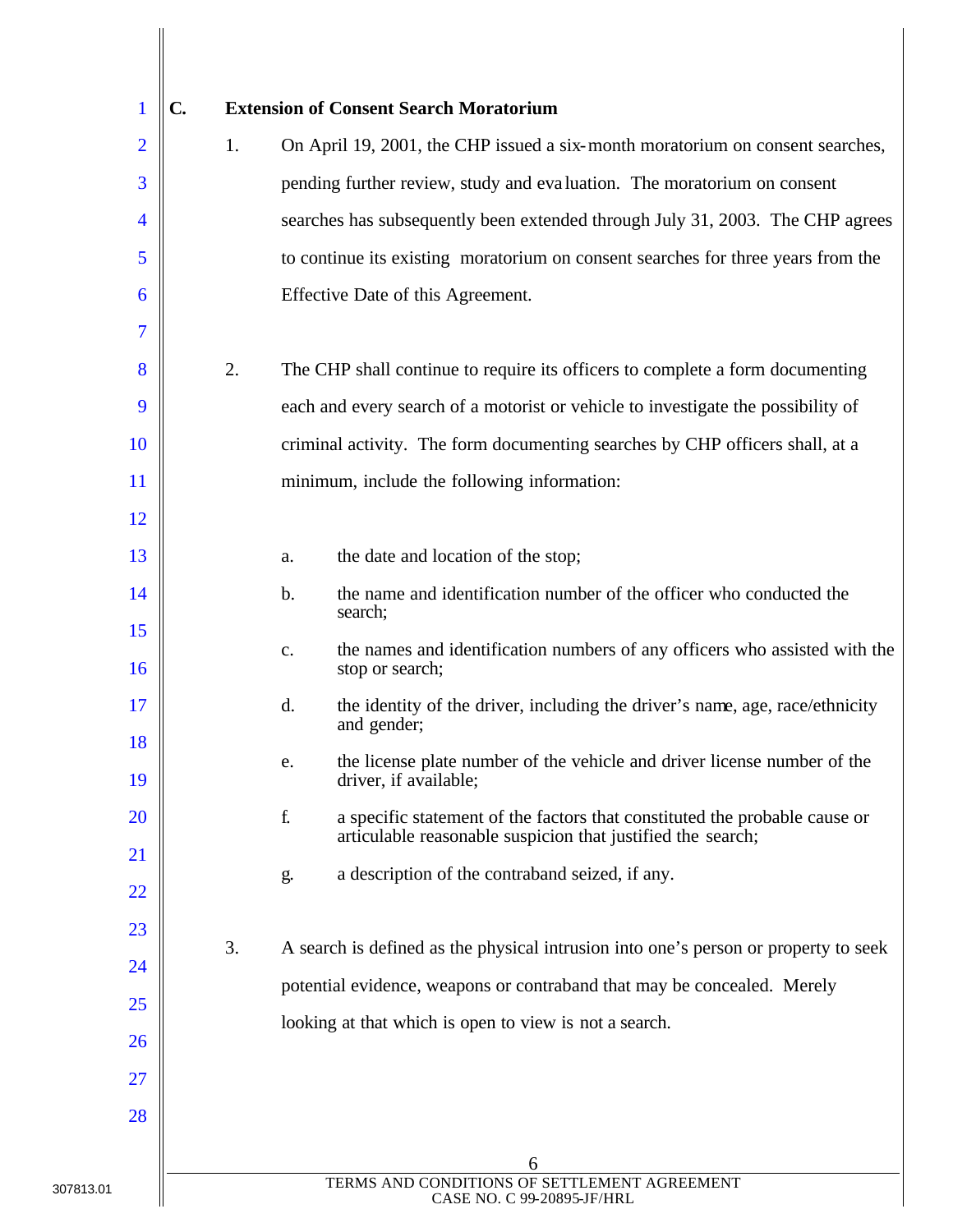| 1                        | D. |    | <b>Data Collection, Documentation and Review</b>                                                                                                                                                     |
|--------------------------|----|----|------------------------------------------------------------------------------------------------------------------------------------------------------------------------------------------------------|
| $\overline{2}$           |    | 1. | Basic Data Collected. The CHP shall require every officer to record on the                                                                                                                           |
| 3                        |    |    | appropriate form the following information concerning all motor vehicle contacts:                                                                                                                    |
| $\overline{\mathcal{A}}$ |    |    | the name and identification number of the officer(s) who initiated the stop;<br>a.                                                                                                                   |
| 5<br>6                   |    |    | the name and identification number of the officer(s) who assisted with the<br>b.<br>stop;                                                                                                            |
| 7                        |    |    | the area office where the stop occurred;<br>c.                                                                                                                                                       |
| 8                        |    |    | d.<br>the beat where the stop occurred;                                                                                                                                                              |
| 9                        |    |    | the date and time at which the stop commenced;<br>e.                                                                                                                                                 |
| <b>10</b>                |    |    | f.<br>the duration of the stop;                                                                                                                                                                      |
| <sup>11</sup>            |    |    | the state and license plate number of the stopped vehicle or the driver's<br>g.<br>icense number of the driver;                                                                                      |
| 12                       |    |    | h.<br>the race/ethnicity, gender and age of the driver;                                                                                                                                              |
| 13                       |    |    | the reason for the stop;<br>i.                                                                                                                                                                       |
| 14<br>15                 |    |    | whether a search was conducted and the legal bases for the search<br>j.<br>(exclusively listed as: probable cause, incident to arrest, vehicle inventory,<br>parole/probation/warrant, and consent); |
| <b>16</b>                |    |    | k.<br>whether any contraband or property was seized in the course of the search;                                                                                                                     |
| 17                       |    |    | $\mathbf{1}$<br>the specific type(s) of narcotic(s) seized (marijuana, cocaine, heroin,                                                                                                              |
| 18                       |    |    | methamphetamine, other)                                                                                                                                                                              |
| 19                       |    |    | the result of the stop;<br>m.                                                                                                                                                                        |
| 20                       |    |    | the identity of the officer(s)' immediate supervisor.<br>n.                                                                                                                                          |
| <u>21</u>                |    |    |                                                                                                                                                                                                      |
| 22                       |    | 2. | <i>E-STAT database.</i> The CHP has developed a system of data collection for traffic                                                                                                                |
| 23                       |    |    | stops, as well as a database, known as the Ethnicity Statistics ("E-STAT")                                                                                                                           |
| 24                       |    |    | database. In addition, the CHP utilizes several forms for the purpose of collecting                                                                                                                  |
| 25                       |    |    | data regarding its officers' activities in the field. In accordance with paragraph                                                                                                                   |
| 26                       |    |    | II.D.6 below, the CHP agrees to continue its data collection system to ensure that                                                                                                                   |
| 27                       |    |    | data pertaining to traffic stops, detentions and searches is collected and reported                                                                                                                  |
| 28                       |    |    | accurately and comprehensively. The E-STAT database will contain and allow                                                                                                                           |
|                          |    |    |                                                                                                                                                                                                      |
|                          |    |    | TERMS AND CONDITIONS OF SETTLEMENT AGREEMENT<br>CASE NO. C 99-20895-JF/HRL                                                                                                                           |

 $\mathbf{I}$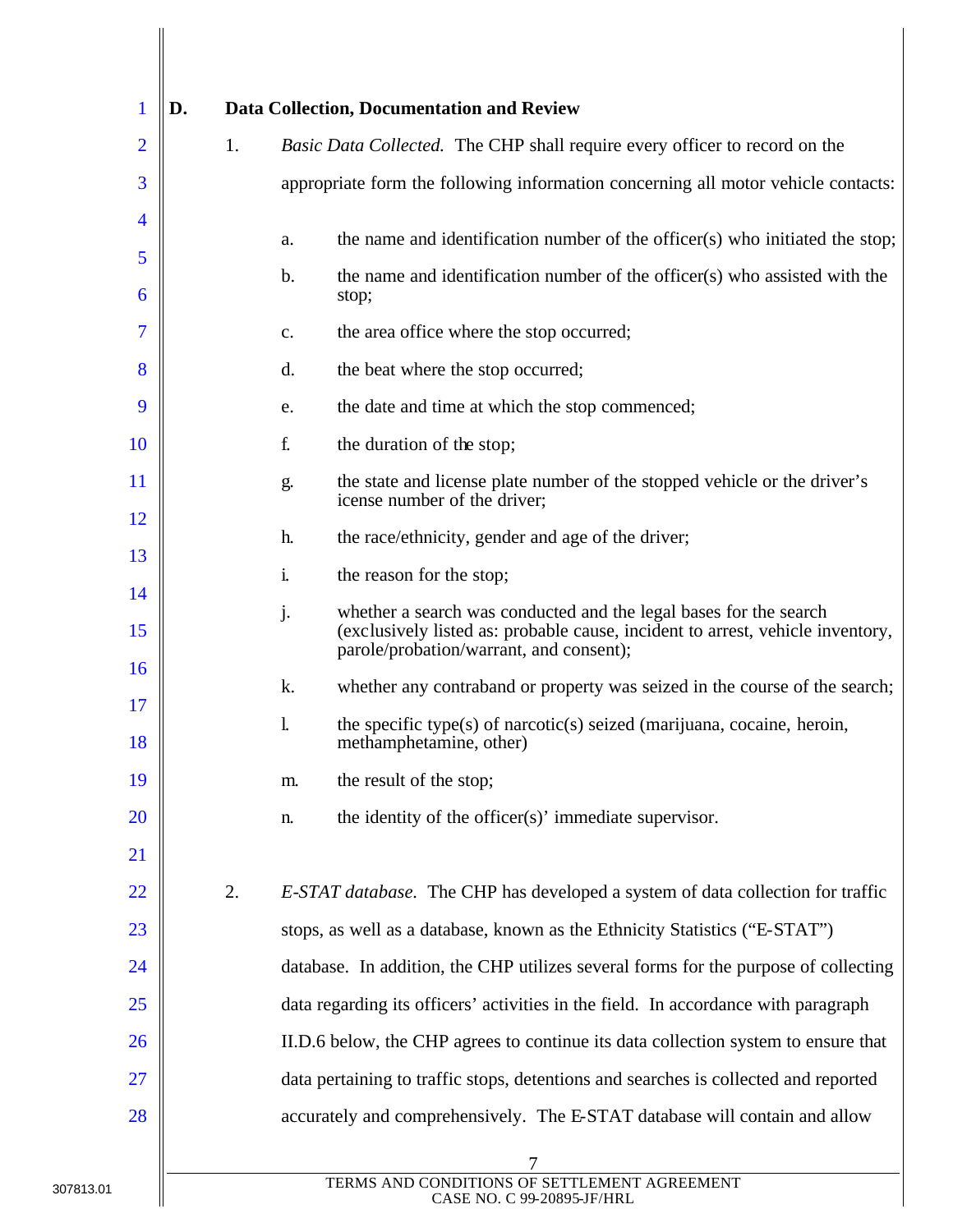| $\mathbf{1}$             |    | for the compilation of all of the information listed in Sections II.D.1.c, f, h, i, j, k |
|--------------------------|----|------------------------------------------------------------------------------------------|
| $\overline{2}$           |    | and m above by the next modification of the form supporting the E-STAT                   |
| 3                        |    | database, or within six (6) months from the Effective Date of this Agreement,            |
| $\overline{\mathcal{A}}$ |    | whichever comes first. Except as provided for in paragraph II.D.3 below, the             |
| 5                        |    | only information the CHP shall be required to include in the E-STAT database             |
| 6                        |    | pursuant to the terms of this Agreement shall be the information listed in Sections      |
| $\overline{7}$           |    | II.D.1.c, $f$ , $h$ , $i$ , $j$ , $k$ and $m$ above.                                     |
| 8                        |    |                                                                                          |
| 9                        | 3. | Collection of officer-specific information. All Departmental Narcotic Detection          |
| 10                       |    | Canine Program Officers will include their name and identification number on the         |
| 11                       |    | form supporting the E-STAT database and this information will be included in the         |
| 12                       |    | E-STAT database.                                                                         |
| 13                       |    |                                                                                          |
| 14                       | 4. | Supervisory Review. Each officer's immediate supervisor shall review each                |
| 15                       |    | officer's stop and search documentation and data results on a daily basis to ensure      |
| 16                       |    | compliance with all policies, prohibitions and documentation requirements.               |
| 17                       |    |                                                                                          |
| 18                       | 5. | Public Contact Demographic Summary. All information contained on the form                |
| 19                       |    | supporting the E-STAT database (as listed in Sections D.2 and D.3 above) will be         |
| 20                       |    | collected $\&$ summarized and included in the CHP's Public Contact Demographic           |
| <u>21</u>                |    | Summary which will be completed by the CHP on, or before, September 1 each               |
| <u>22</u>                |    | year.                                                                                    |
| 23                       |    |                                                                                          |
| 24                       | 6. | Data Collection. The CHP will collect all data as described in this Section (D)          |
| 25                       |    | until three (3) years from the Effective Date of the Agreement.                          |
| 26                       |    |                                                                                          |
| <b>27</b>                | 7. | Citizens' Complaints. As one of its "Category 1" citizens' complaints, the CHP           |
| 28                       |    | will create a category for allegations of racial profiling. The CHP will retain          |
|                          |    | 8                                                                                        |
|                          |    | TERMS AND CONDITIONS OF SETTLEMENT AGREEMENT<br>CASE NO. C 99-20895-JF/HRL               |

 $\overline{\phantom{a}}$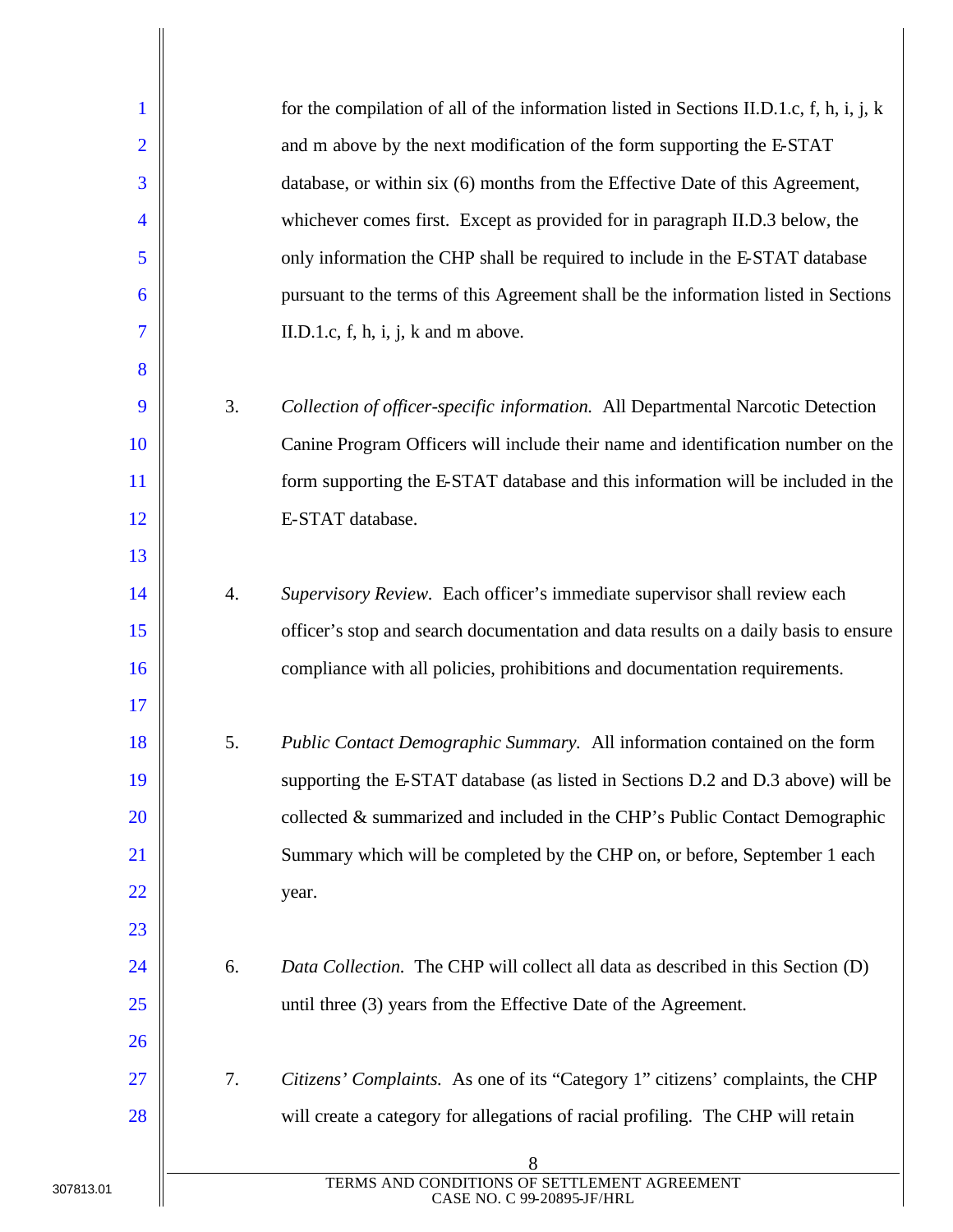|    |    | records and publish statistical data regarding all allegations, investigations into         |
|----|----|---------------------------------------------------------------------------------------------|
| 2  |    | allegations, and the outcome of all investigations as part of Section II.D.5.               |
| 3  |    |                                                                                             |
| 4  |    | Ш.<br><b>IMPLEMENTATION OF THE TERMS AND CONDITIONS</b>                                     |
| 5  |    |                                                                                             |
| 6  | A. | <b>Formal Policy</b>                                                                        |
| 7  |    | The CHP agrees to adopt the terms and conditions listed in Section II as its formal policy. |
| 8  |    |                                                                                             |
| 9  | В. | <b>Policy and Training Manuals</b>                                                          |
| 10 |    | 1.<br>These statements of policy shall be added to and prominently placed in all            |
| 11 |    | relevant CHP policy and training manuals, including but not limited to those                |
| 12 |    | addressing vehicle stops or searches or on-highway drug interdiction.                       |
| 13 |    |                                                                                             |
| 14 |    | 2.<br>If similarly worded or intended language is currently present in a policy or          |
| 15 |    | training manual, that language will be replaced with the language in Section II.            |
| 16 |    | All contradictory language or instructions that appear to limit this exact language         |
| 17 |    | will be removed from all policy and training manuals.                                       |
| 18 |    |                                                                                             |
| 19 |    | 3.<br>All out-dated policy or training manuals will be removed from circulation.            |
| 20 |    |                                                                                             |
| 21 |    | The process of updating all current policy and training manuals to include the<br>4.        |
| 22 |    | policy language specified in this Agreement, as well as the process of eliminating          |
| 23 |    | all contradictory or limiting language, will be completed no later than ninety (90)         |
| 24 |    | days from the Effective Date.                                                               |
| 25 |    |                                                                                             |
| 26 | C. | <b>Training</b>                                                                             |
| 27 |    | Within sixty (60) days of the Effective Date, every CHP officer shall receive<br>1.         |
| 28 |    | training regarding the key elements of this Agreement. Either independently or in           |
|    |    | 9                                                                                           |
|    |    | TERMS AND CONDITIONS OF SETTLEMENT AGREEMENT<br>CASE NO. C 99-20895-JF/HRL                  |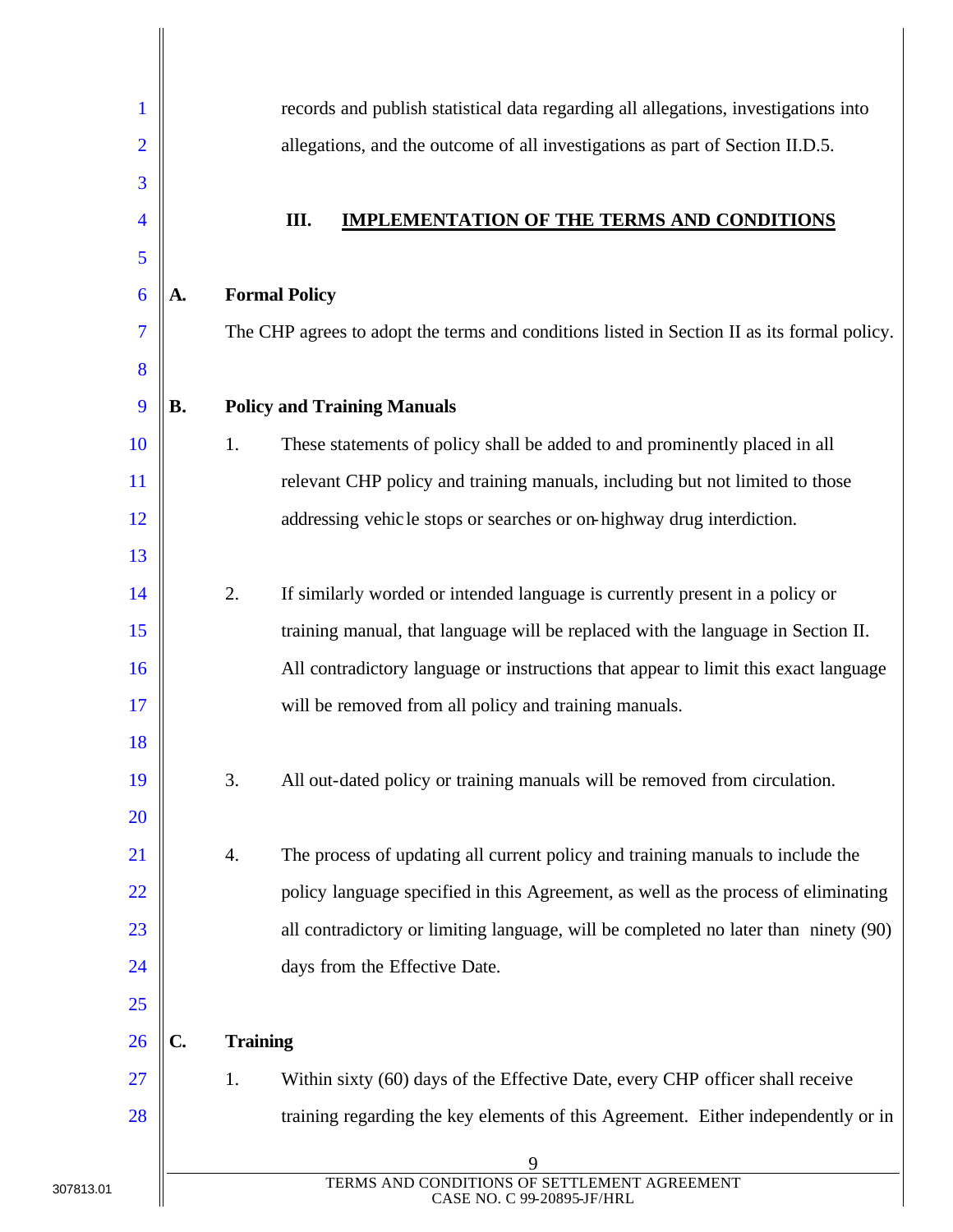| $\mathbf{1}$   |    |                         | conjunction with other scheduled training, each officer shall receive annual                                                                                                                                                                 |
|----------------|----|-------------------------|----------------------------------------------------------------------------------------------------------------------------------------------------------------------------------------------------------------------------------------------|
| $\overline{2}$ |    |                         | instruction regarding each of these key elements.                                                                                                                                                                                            |
| 3              |    |                         |                                                                                                                                                                                                                                              |
| $\overline{4}$ | 2. |                         | The CHP shall commit to training all of its officers in the racial profiling                                                                                                                                                                 |
| 5              |    |                         | curriculum provided by the California Commission on Peace Officer Standards &                                                                                                                                                                |
| 6              |    |                         | Training (P.O.S.T.).                                                                                                                                                                                                                         |
| 7              |    |                         |                                                                                                                                                                                                                                              |
| 8              | D. | <b>Internal Auditor</b> |                                                                                                                                                                                                                                              |
| 9              | 1. |                         | In an effort to promote accountability, the CHP will create an auditor position                                                                                                                                                              |
| 10             |    |                         | within the CHP reporting directly to the CHP Commissioner whose duties                                                                                                                                                                       |
| 11             |    |                         | include, but are not limited to, the following:                                                                                                                                                                                              |
| 12             |    |                         | Review and analyze CHP-wide, division-specific, area office-specific,                                                                                                                                                                        |
| 13             |    | a.                      | and, as appropriate, officer-specific trends revealed by the data collection                                                                                                                                                                 |
| 14             |    |                         | set forth in Section II.D., including, but not limited to, stop rates, search<br>rates, and results, by race and in comparison to an appropriate baseline                                                                                    |
| 15             |    |                         | including, but not limited to, a geographic baseline, if feasible.                                                                                                                                                                           |
| 16             |    | $\mathbf b$ .           | Review and analyze trends revealed by, but not limited to, citizens'<br>complaints, miscellaneous investigations, adverse actions related to racial<br>profiling and training.                                                               |
| 17<br>18<br>19 |    | c.                      | Review and ensure the quality and accuracy of data collected. Means for<br>doing so include, but are not limited to, comparing data from databases<br>such as the E-STAT and MASK 50 and sampling CHP forms 415, 415D,<br>215, 281 and 202D. |
| 20             |    | d.                      | Provide appropriate input for training regarding data collection to CHP                                                                                                                                                                      |
| 21             |    |                         | officers and supervisors.                                                                                                                                                                                                                    |
| 22             |    |                         |                                                                                                                                                                                                                                              |
| 23             | E. | <b>Verification</b>     |                                                                                                                                                                                                                                              |
| 24             |    |                         | The CHP agrees to take all steps necessary to implement the terms of this Agreement.                                                                                                                                                         |
| 25             |    |                         | The CHP agrees to participate in any face-to-face meetings requested by plaintiffs' counsel to                                                                                                                                               |
| 26             |    |                         | discuss the steps taken to implement the terms of the Agreement. Said meetings may be                                                                                                                                                        |
| 27             |    |                         | requested no more frequently than every six (6) months until termination of this Agreement.                                                                                                                                                  |
| 28             |    |                         | Within seven (7) days of their issuance, the CHP agrees to notify and forward copies to                                                                                                                                                      |
|                |    |                         | 10                                                                                                                                                                                                                                           |
|                |    |                         | TERMS AND CONDITIONS OF SETTLEMENT AGREEMENT<br>CASE NO. C 99-20895-JF/HRL                                                                                                                                                                   |

 $\bigg\|$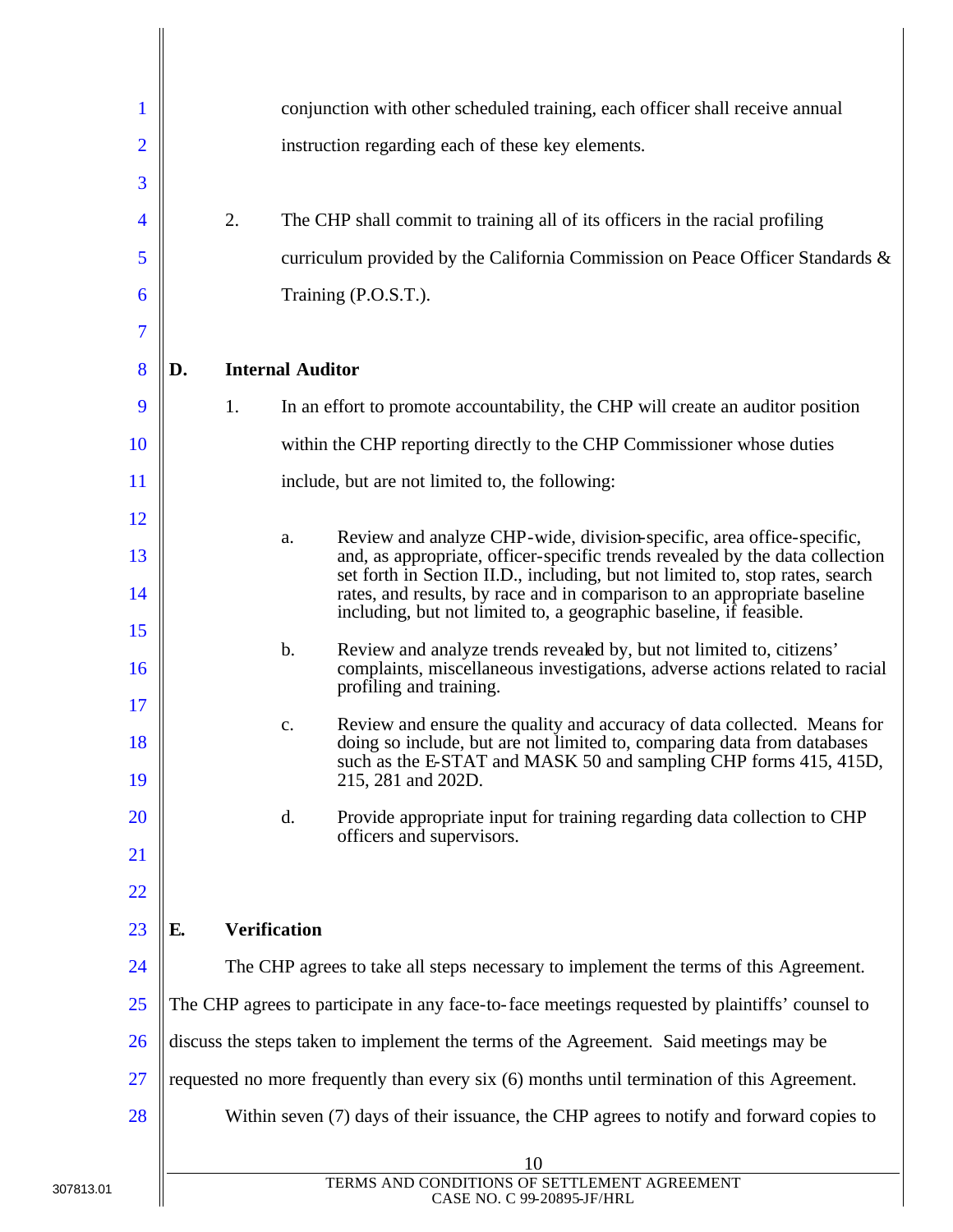1 2 3 4 5 6 7 plaintiffs' counsel of any revisions to written policies, training materials, manuals or other guidelines or directives used by the CHP in carrying out the terms of the Agreement. The CHP also agrees to provide the name and qualifications of any person appointed Internal Auditor, as well as a job description, organizational chart and any other information necessary to show the composition of and the nature of the duties and activities of the Internal Auditor. Any written or oral information provided by CHP to plaintiffs' counsel under this clause will be treated as strictly confidential on an attorneys' eyes-only basis.

- 8 9 10 Beginning on the Effective Date and thereafter on March 1st and September 1st of every year until the expiration of any obligation to collect data under this Agreement, the CHP shall provide to Plaintiffs' counsel a current, up-to-date copy of the E-STAT database.
- 11

#### **IV. PUBLICITY**

12 13 14 15 16 The parties agree to use their best efforts to prepare a joint statement announcing their entry into this Agreement. The joint statement will reflect the separate views of each respective party and will accurately report the ultimate legal disposition of the case. Nothing in this provision should be read to interfere with the right of any party or counsel for any party to make any statement he or she may wish to make about this Agreement.

17

#### **V. SETTLEMENT PAYMENT**

18 19 20 21 22 23 In full settlement of all of plaintiffs' claims, the CHP shall pay to Plaintiffs and Plaintiffs' counsel the amount of \$ 875,000 (Eight hundred seventy-five thousand dollars) as attorneys' fees and costs. The money shall be paid in full to "Keker & Van Nest, L.L.P. in trust for the American Civil Liberties Union of Northern California" no later than forty-five (45) days from the effective date of this Agreement. If payment is not made within this period, plaintiffs shall receive interest at the statutory rate.

24

#### **VI. ALTERNATIVE DISPUTE RESOLUTION PROTOCOL**

25 26 27 28 In an effort to avoid further litigation between the parties, any dispute or claim arising out of or in connection with this Agreement will be submitted to former U.S. District Judge Layn R. Phillips for purposes of non-binding confidential mediation. If mediation is not successful then the parties are free to pursue independent legal action and/or enforcement of the settlement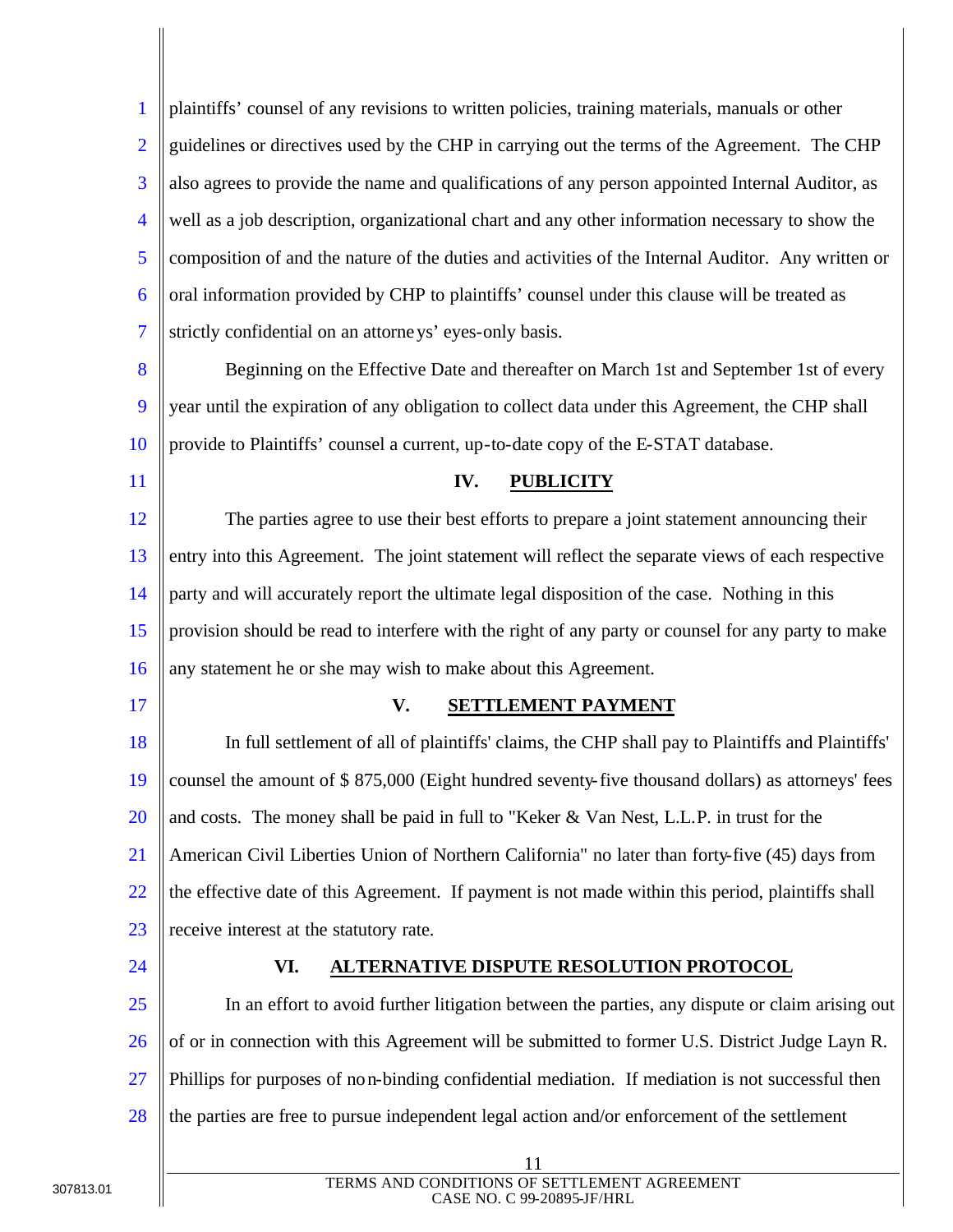| 1              | agreement in any forum they deem appropriate. If for any reason Judge Phillips is unavailable or    |  |  |  |  |
|----------------|-----------------------------------------------------------------------------------------------------|--|--|--|--|
| $\overline{2}$ | has a conflict, the parties will agree on a substitute neutral so that this mediation clause may be |  |  |  |  |
| 3              | promptly enforced without returning to court. If the parties cannot agree upon a substitute         |  |  |  |  |
| $\overline{4}$ | neutral they will jointly petition either Judge Phillips or a court of competent jurisdiction to    |  |  |  |  |
| 5              | select a neutral for the purpose of enforcing this clause.                                          |  |  |  |  |
| 6              | IN WITNESS WHEREOF, the undersigned have executed this Settlement Agreement, in                     |  |  |  |  |
| $\overline{7}$ | counterpart originals.                                                                              |  |  |  |  |
| 8              |                                                                                                     |  |  |  |  |
| 9              | <b>CURTIS V. RODRIGUEZ</b>                                                                          |  |  |  |  |
| 10             |                                                                                                     |  |  |  |  |
| 11             |                                                                                                     |  |  |  |  |
| 12             | Dated:<br><b>JOSE F. LOPEZ</b>                                                                      |  |  |  |  |
| 13             |                                                                                                     |  |  |  |  |
| 14             |                                                                                                     |  |  |  |  |
| 15             | Dated:<br>MACARTHUR WASHINGTON                                                                      |  |  |  |  |
| 16             |                                                                                                     |  |  |  |  |
| 17             |                                                                                                     |  |  |  |  |
| 18             | Dated:<br>DWIGHT O. HELMICK, JR.                                                                    |  |  |  |  |
| 19             | COMMISSIONER, CALIFORNIA<br>HIGHWAY PATROL on behalf of the                                         |  |  |  |  |
| 20<br>21       | California Highway Patrol and the<br>Commissioner of the California Highway                         |  |  |  |  |
| 22             | Patrol in his official capacity                                                                     |  |  |  |  |
| 23             |                                                                                                     |  |  |  |  |
| 24             |                                                                                                     |  |  |  |  |
| 25             |                                                                                                     |  |  |  |  |
| 26             |                                                                                                     |  |  |  |  |
| 27             |                                                                                                     |  |  |  |  |
| 28             |                                                                                                     |  |  |  |  |
|                |                                                                                                     |  |  |  |  |
|                | 12<br>TERMS AND CONDITIONS OF SETTLEMENT AGREEMENT                                                  |  |  |  |  |
|                | CASE NO. C 99-20895-JF/HRL                                                                          |  |  |  |  |